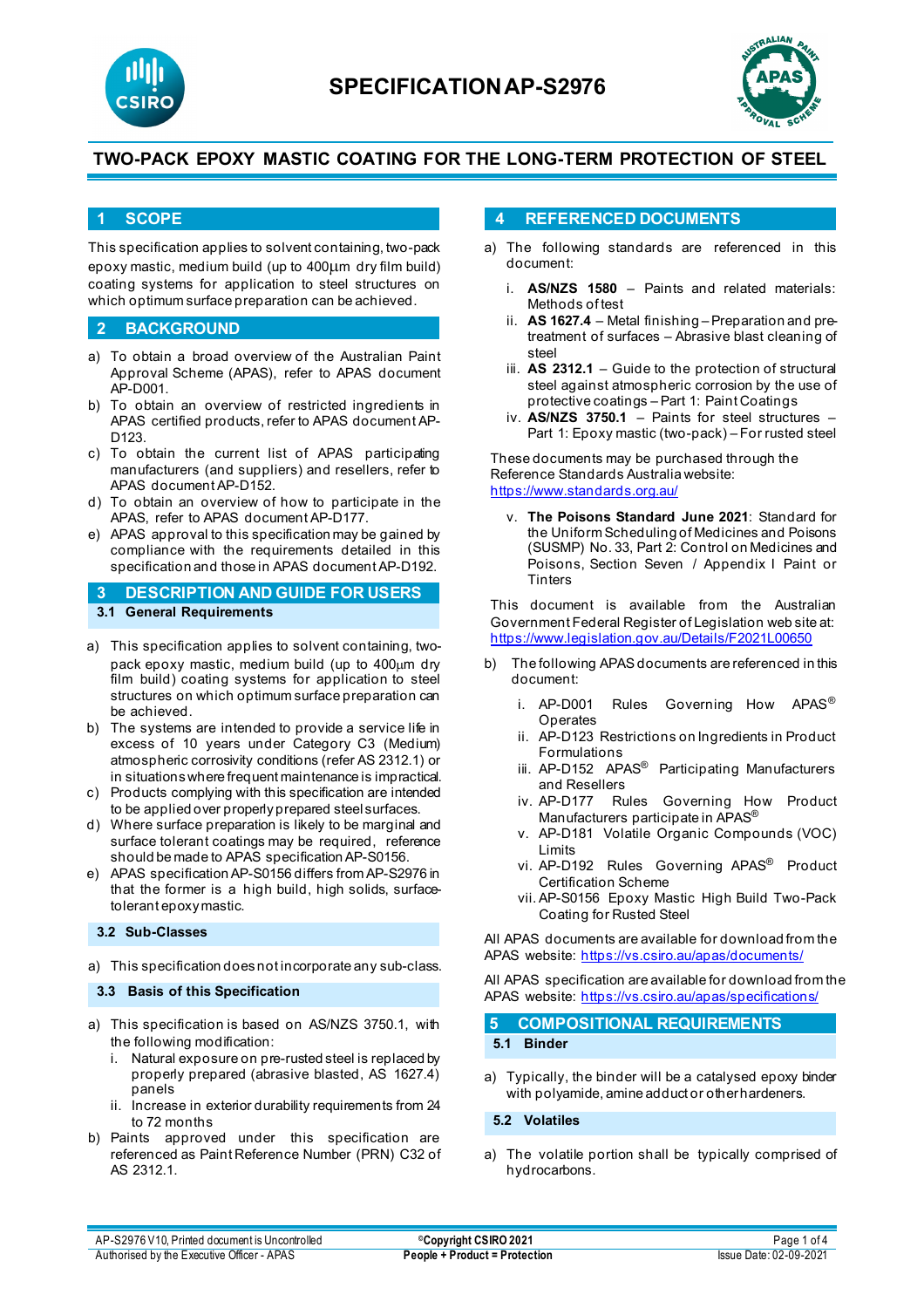



b) For VOC content restrictions, refer to APAS document AP-D181.

## **5.3 Pigmentation**

a) The pigmentation shall be chosen to impart the properties detailed in clause 7, Table 1 below.

#### **5.4 Colour**

- a) Products approved under this specification are normally only available in a limited range of colours.
- b) The early chalking and loss of gloss characteristic of epoxies on exterior exposure may detract from the decorative properties but not from the protective properties of the product.

## **6 PRODUCT APPROVAL REQUIREMENTS 6.1 General Requirements**

a) The product and its application for approval shall comply with the relevant requirements of APAS document AP-D192 during the life of the approval.

### **6.2 Technical Requirements**

a) The product shall comply with **all** the requirements of clause 7, Table 1 below.

**6.3 Health and Safety Requirements**

- a) The manufacturer's Safety Data Sheet (SDS) must be studied closely prior to using the product and complied with during use of the product.
- b) As products covered by this specification principally contain solvents, the paint is considered flammable and should be stored away from all sources of heat or ignition.
- c) Containers should be resealed immediately after use and good ventilation provided during use to minimise the risk of fire or explosion and the long-term toxic effects of absorption of the vapour into the lungs.
- d) Care should be taken to avoid contact with the skin using protective clothing and barrier cream. All pumping equipment should be adequately earthed. It is anticipated that most of these products would be applied by operators in well ventilated spray booths or in the field by operators with adequate safety equipment.
- e) Products intended for sale in Australia shall comply with all the requirements of the SUSMP. Products intended for sale in other countries shall comply with all local WHS and environmental requirements.
- f) The product shall comply with all requirements of clause 6.3 and 6.4 of APAS document AP-D192.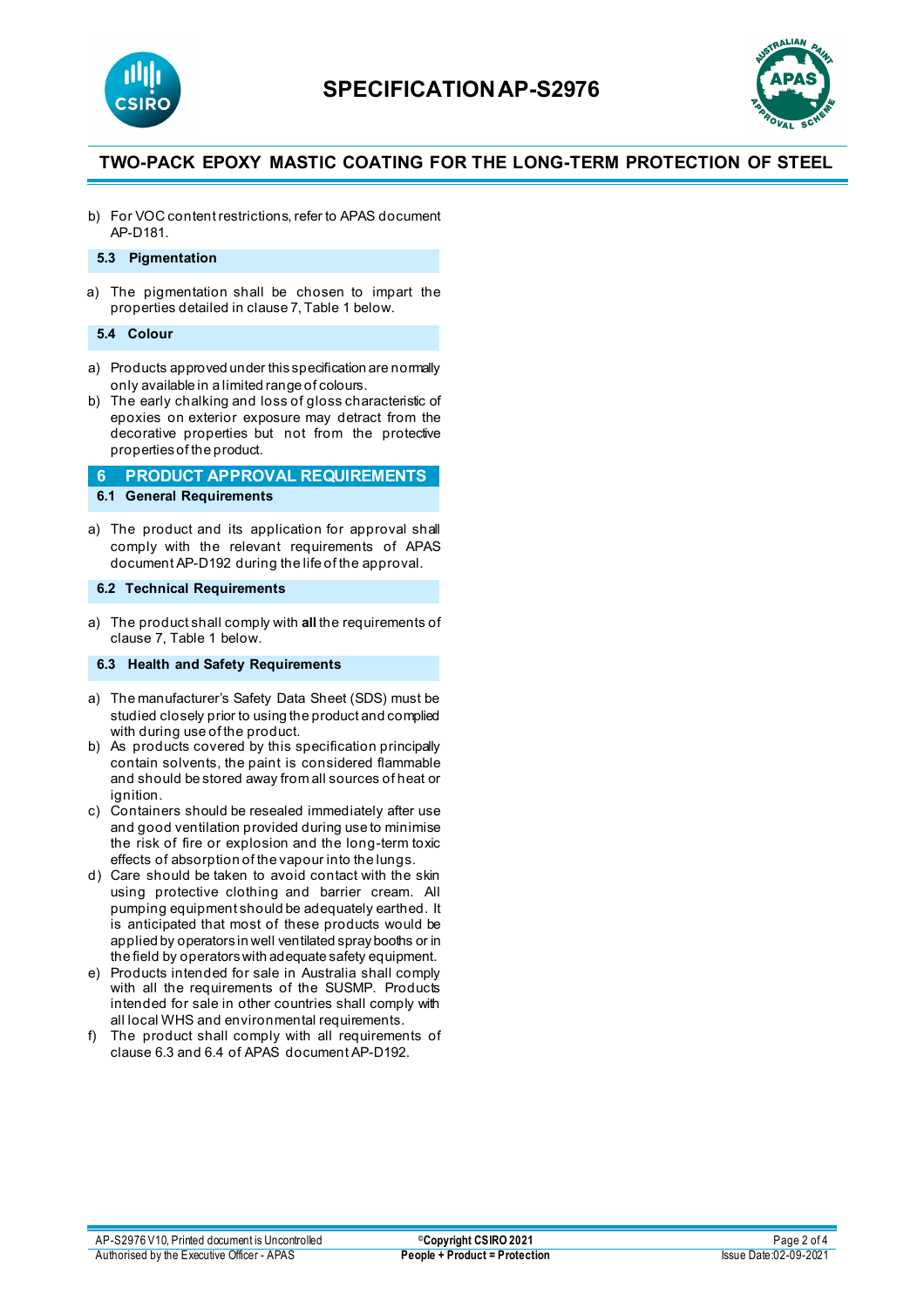



# **7 TABLE 1: PERFORMANCE PROPERTIES**

| <b>TEST</b>                                                                          | <b>AS/NZS</b><br>1580<br><b>METHOD</b>             | <b>REQUIREMENTS</b>                                                                                                                                                                                                                                                                                          |
|--------------------------------------------------------------------------------------|----------------------------------------------------|--------------------------------------------------------------------------------------------------------------------------------------------------------------------------------------------------------------------------------------------------------------------------------------------------------------|
| <b>General Requirements</b>                                                          | <b>AS/NZS</b><br>3750.1                            | Shall comply with all the requirements of clause 2 Materials<br>Requirements, with the exception of clause 2.5.9 where 24 months<br>shall be replaced by 72 months as detailed below.<br>All results shall be reported.<br>NOTE: Other tests listed below are in addition to these requirements.             |
| Thinning or Mixing Properties                                                        | 208.1                                              | Using 10% of manufacturers recommended thinner, there shall be no<br>signs of incompatibility.                                                                                                                                                                                                               |
| Viscosity                                                                            | 214.x                                              | State method and record results.                                                                                                                                                                                                                                                                             |
| Application of Aged Sample                                                           | <b>AS/NZS</b><br>3750.1<br>2.5.1                   | A sample of the product which has been stored at routine conditions<br>for 12 months shall produce a uniform finish typical of the product<br>type when applied by spray. The sprayed film shall still comply with<br>the requirements of:<br>Curing Properties:<br>$> 1.5$ kg                               |
| <b>VOC Content</b>                                                                   | <b>APAS</b><br>AP-D181                             | Refer to APAS document AP-D181 for method and limits.<br>If the APAS specification is not listed on AP-D181, a declaration of<br>VOC content is still required.                                                                                                                                              |
| <b>AS/NZS</b><br>Resistance to Natural Weathering<br>3750.1<br>clause 2.5.9<br>457.1 |                                                    | A mild steel panel, prepared to AS 1627.4 and coated with the<br>applicant product, shall, after 72 months exposure at all 3<br>atmospheric exposure sites (listed in APAS document AP-D192,<br>clause 12), the coating shall show no integrity failure i.e. at the end of<br>6 years, the ratings shall be: |
|                                                                                      | 481.1.7<br>481.1.8<br>481.1.9<br>481.1.10<br>481.3 | Checking<br>0<br>Cracking<br>0<br><b>Blistering</b><br>0<br>Flaking and Peeling<br>0<br>Corrosion<br>0                                                                                                                                                                                                       |